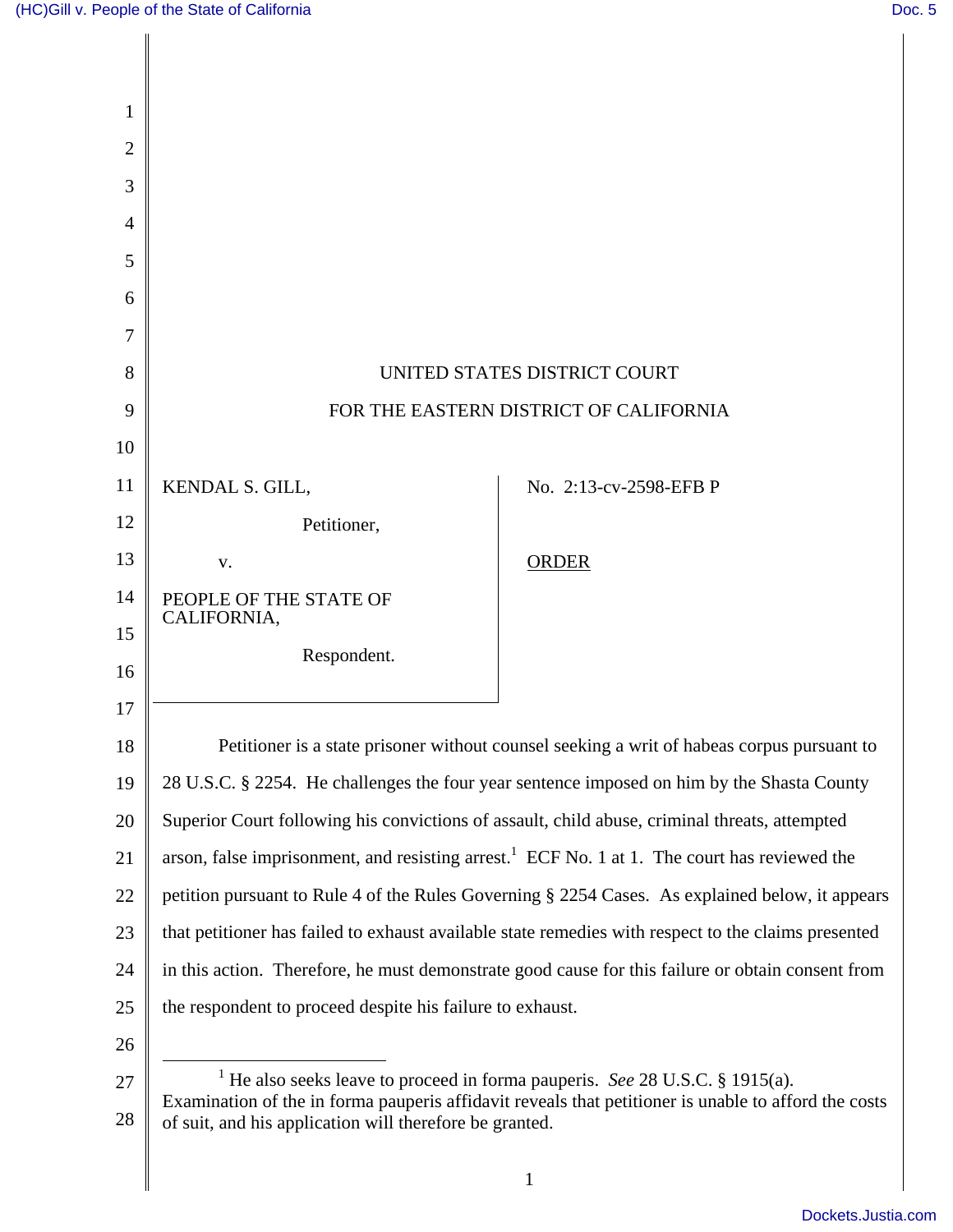1 2 3 4 5 6 7 8 9 10 11 12 13 14 15 16 17 18 19 20 A district court may not grant a petition for a writ of habeas corpus unless "the applicant has exhausted the remedies available in the courts of the State," or unless there is no State corrective process or "circumstances exist that render such process ineffective to protect the rights of the applicant." 28 U.S.C. § 2254(b)(1). A petitioner satisfies the exhaustion requirement by presenting the "substance of his federal habeas corpus claim" to the state courts. *Picard v. Connor*, 404 U.S. 270, 278 (1971) (no exhaustion where the petitioner presented operative facts but not legal theory to state courts); *see also Duncan v. Henry*, 513 U.S. 364, 365 (1995) (to exhaust a claim, a state court "must surely be alerted to the fact that the prisoners are asserting claims under the United States Constitution"). For a California prisoner to exhaust, he must present his claims to the California Supreme Court on appeal in a petition for review or on postconviction in a petition for a writ of habeas corpus. *See Carey v. Saffold*, 536 U.S. 223, 239-40 (2002) (describing California's habeas corpus procedure); *Gatlin v. Madding*, 189 F.3d 882, 888 (9th Cir. 1999) (to exhaust, prisoner must present claims on appeal to California Supreme Court in a petition for review). Unless the respondent specifically consents to the court entertaining unexhausted claims, a petition containing such claims must be dismissed. *See* 28 U.S.C. § 2254(b)(3); *Picard*, 404 U.S. at 275. There is no indication on the habeas form that petitioner challenged the Shasta County Superior Court convictions and sentence in the California Supreme Court. Petitioner alleges that he filed a direct appeal with the California Court of Appeal, Third Appellate District, which was denied on December 3, 2013.<sup>2</sup> ECF No. 1 at 2. However, petitioner left his form habeas petition

21 blank in response to the question therein as to whether he "sought further review of the decision

22 on appeal by a higher state court." *Id.* Thus, the petition suggests that petitioner did not seek

- 23 review of any of his claims in the California Supreme Court.<sup>3</sup> Indeed, there is no indication on
- 24

<sup>25</sup>  26  $\overline{a}$  $2$  Petitioner also alleges that he filed a habeas petition in the Shasta County Superior Court, which was denied on March 13, 2013. ECF No. 2 at 2-3. He does not claim to have filed any additional state court petitions for relief. *See id.* 

<sup>27</sup>  28  $3$  At a minimum, at least two of the claims were never presented to the California Supreme Court. *See* ECF No. 1, § 13 (alleging that two of his claims "were not previously presented in any other court because [his] appellate attorney didn't think they had any merit").